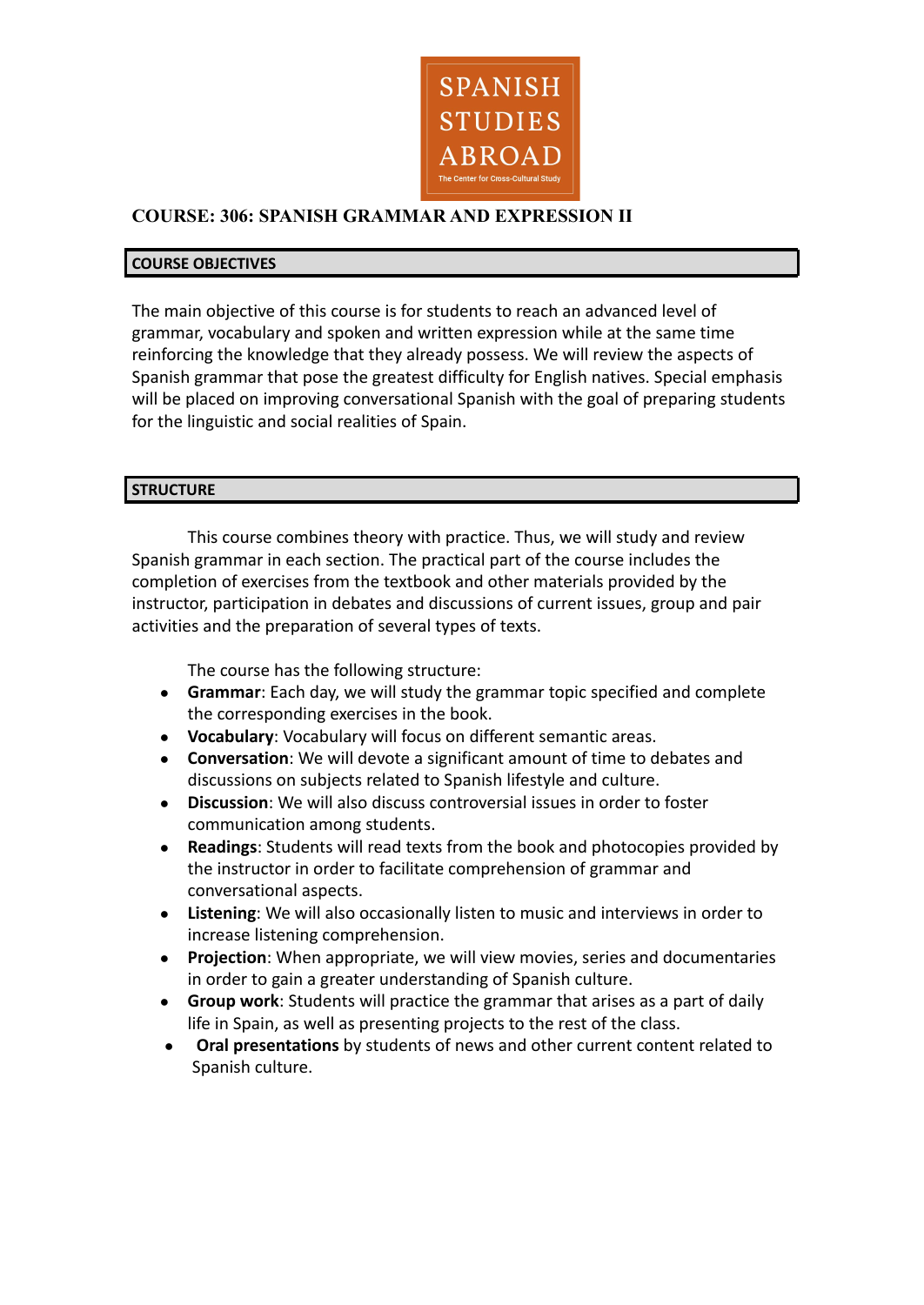

Moreover, as specified in the Writing Program, students should write **three compositions** on a common topic assigned by the instructor. These compositions will allow students to reflect on the knowledge they have acquired and develop critical thinking in Spanish. These writings will be marked with symbols and returned to students for further revision before handing in the final version. Compositions must be printed and double-spaced in order to facilitate correction. Genres will include the following

- **News**
- Argumentation
- Description

## **BIBLIOGRAPHY**

*(All manuals and dictionaries are available to students in our library.)*

- Encinar. Palabras, palabras. Vocabulary temático. Madrid: Edelsa Grupo Didascalia S.A., 1997.
- Fernández de la Torriente, G. Cómo escribir correctamente. La comunicación escrita. Madrid: Editorial Playor, 1989.
- Gómez Torrego. Gramática didáctica del español. Madrid: S.M., 1997.
- González Hermoso, J.R. Cuenot y M. Sánchez Alfaro. Gramática de español lengua extranjera. Madrid: Edelsa, 2000.
- Hernández. Ortografía básica. (Ejercicios y Activities de autoaprendizaje). Madrid: S.G.E.L., 1989.
- Hernández. Ortografía 2. Norma y estilo. Madrid: S.G.E.L., 1993.
- M. McVey, B. Wegmann y T, Méndez-Faith. En contacto. Gramática en acción. Texas: Harcourt Brace College Publishers, 1992.
- Martín, J.A. Matilla y A. Sánchez. Gramática práctica de español para extranjeros. Madrid: S.G.E.L., 1996.
- R.A.E. Diccionario de la lengua española. Madrid, Espasa-Calpe: 1984.
- Valdés, T. Dvorak y T. Hannum. Composition: proceso y síntesis. New York: McGraw-Hill, Inc., 1989.

#### **TEXTBOOK**

Corpas Jaime et Alii. Aula 5. Barcelona: Difusión S. L., 2014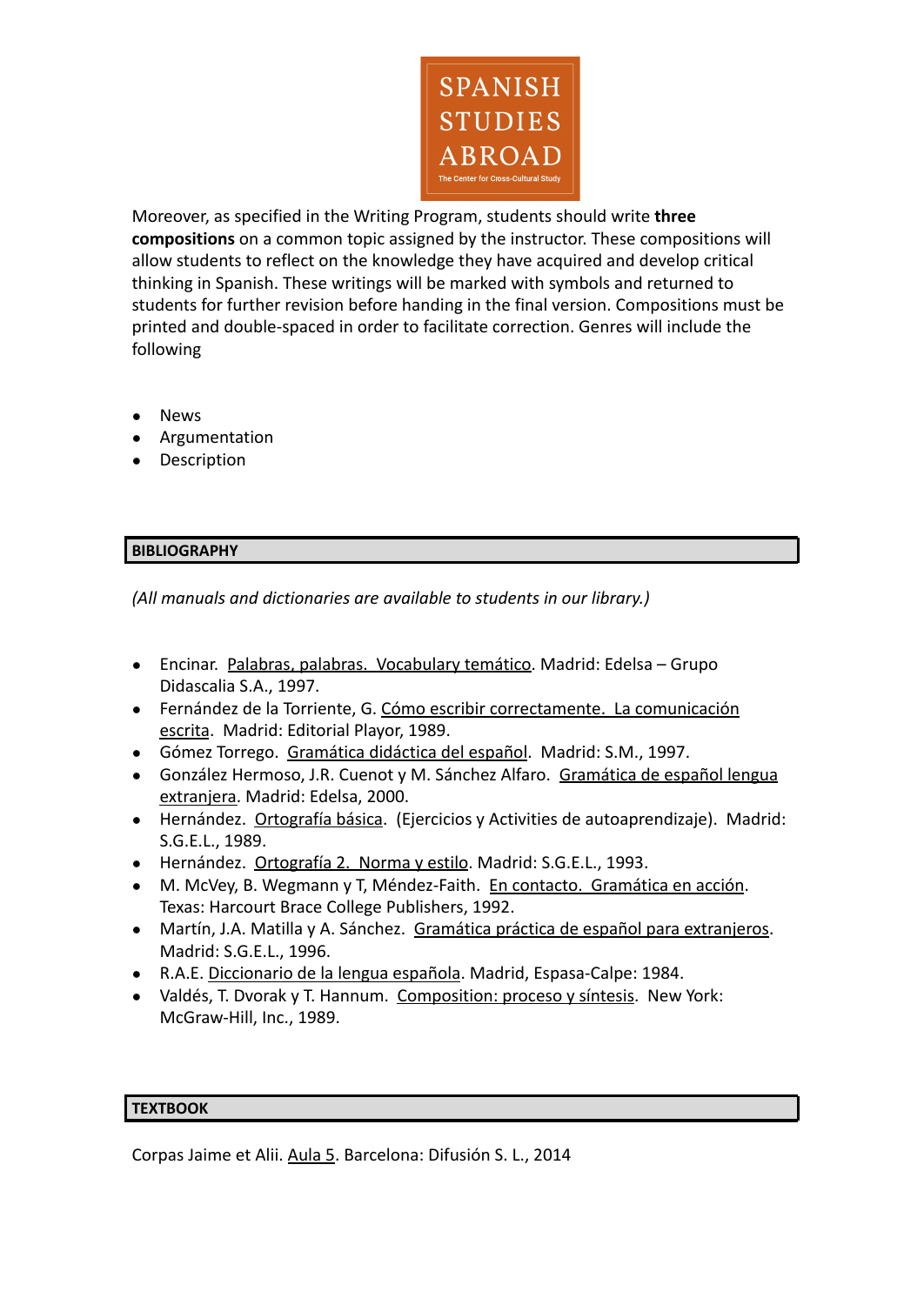

#### **EVALUATION**

Given the practice-oriented nature of this class, attendance and **active participation** are mandatory. Unexcused absences will result in a 5-point deduction to the participation grade. Students should devote time outside of class to reviewing the content covered that day, completing the assigned exercises, and preparing for the next day.

There will be a **midterm exam**, a comprehensive **final exam** covering all material from the course, and **three written compositions**.

| 1. Participation | 25% |
|------------------|-----|
| 2. Compositions  | 25% |
| 3. Midterm exam  | 20% |
| 4. Final exam    | 30% |

#### **0. OTHER REQUIREMENTS**

**It is a requirement of this class and of CC-CS to participate in a language exchange. There will be a** *special activity* **in the center to introduce language partners.**

### **0. TOPICS TO BE COVERED**

| <b>Dates</b> | <b>Topic/ Activity planned</b>                                      |
|--------------|---------------------------------------------------------------------|
| Week 1       | Personal introductions and icebreaker.<br>$\Omega$ .                |
|              | Overview of the syllabus.                                           |
|              | Unit 1: Good news                                                   |
|              | Communicative resources: Telling about and commenting on a piece of |
|              | news.                                                               |
|              | Grammar practice:                                                   |
|              | Past tenses.                                                        |
|              | Activities:                                                         |
|              | Success stories.                                                    |
|              | ulary: Communication media. Politics and history.                   |
|              | Grammar practice: Passive and impersonal structures.                |
|              |                                                                     |
|              | Passive and impersonal constructions.                               |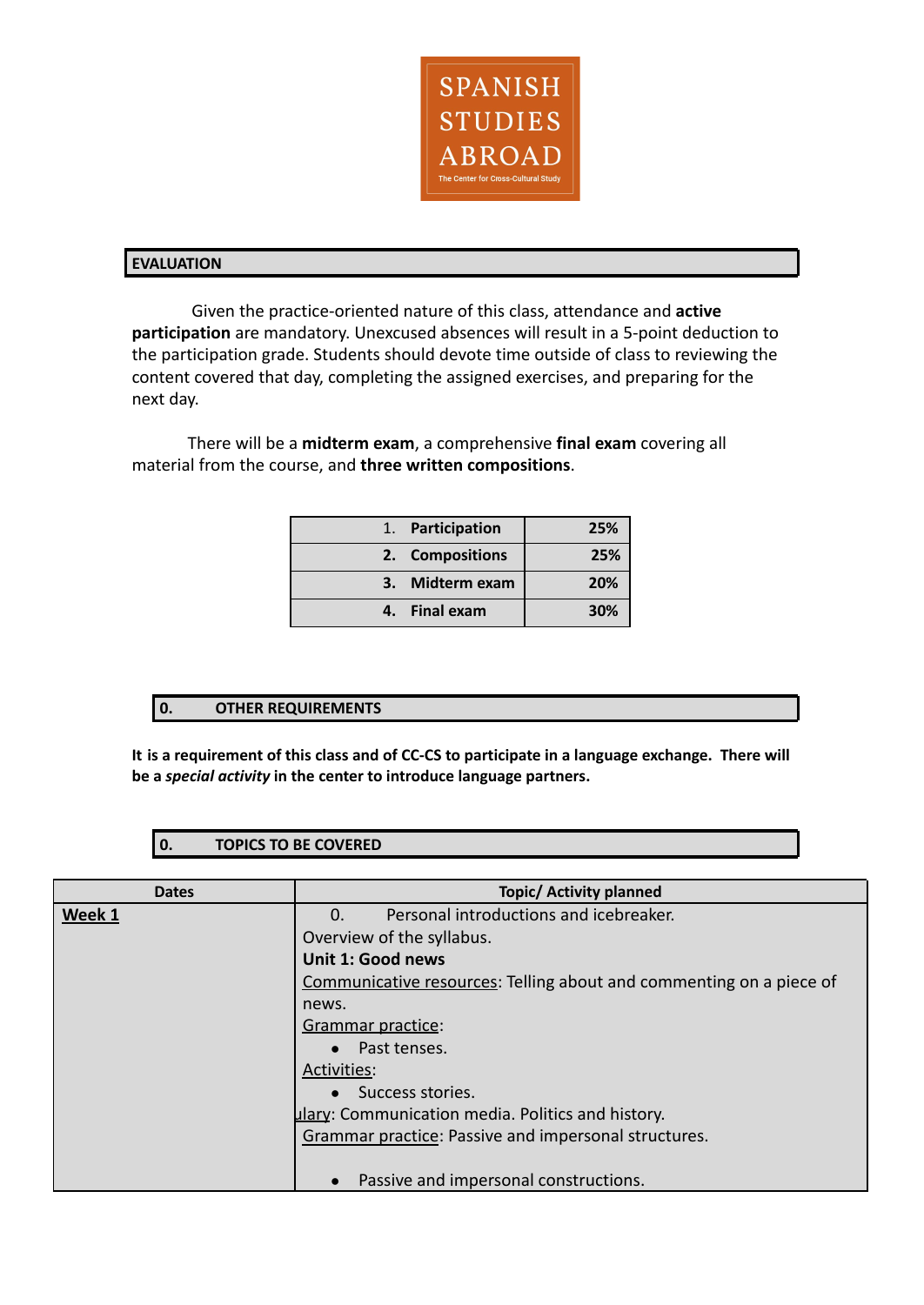

г

| Week 2                 | Unit 2: What's your opinion?<br>Communicative resources: giving an opinion, evaluating options.<br>abulary: talking about tourism, leisure activities, and characteristics of<br>cities.<br>ammar practice:<br>Creo que, no creo que, es una tontería, solo sí/ siempre que<br>Communicative resources: proposing, arguing and expressing agreement<br>and disagreement.<br>hposition 1: A news story. ¿ <i>Qué me dices?</i> |
|------------------------|-------------------------------------------------------------------------------------------------------------------------------------------------------------------------------------------------------------------------------------------------------------------------------------------------------------------------------------------------------------------------------------------------------------------------------|
| Week 3                 |                                                                                                                                                                                                                                                                                                                                                                                                                               |
|                        | Activities: Assembly.<br>nar practice:<br>Some uses of the conditional.<br>$\bullet$<br>Te recomiendo/ aconsejo/ sugiero que + present subjunctive.<br>$\bullet$                                                                                                                                                                                                                                                              |
| <b>Week of March 4</b> | Unit 3: I would never                                                                                                                                                                                                                                                                                                                                                                                                         |
|                        |                                                                                                                                                                                                                                                                                                                                                                                                                               |
|                        | Communicative resources:<br>Giving advice, expressing wishes, giving opinions on behavior.<br>$\bullet$<br>Expressing uncertainty and evoking imaginary situations.<br>Grammar practice:<br>Preterite imperfect of the subjunctive.<br>No sabía que<br>Vocabulary:<br>Sports and traditions.                                                                                                                                  |
| Week 5                 | <b>MIDTERM EXAM</b>                                                                                                                                                                                                                                                                                                                                                                                                           |
|                        | <b>Unit 4: Ways of life</b><br>Communicative resources:<br>Expressing cause and purpose.<br>Giving advice and making suggestions.<br>har practice:<br>Preterite imperfect of the subjunctive.<br>Uses of por and para.<br><u>ulary</u> :<br>Talking about personal relationships.<br>Urban tribes.                                                                                                                            |
| Week 6                 | Communicative resources:                                                                                                                                                                                                                                                                                                                                                                                                      |
|                        | Talking about feelings, character and personality.                                                                                                                                                                                                                                                                                                                                                                            |
|                        | Talking about qualities of people and objects.                                                                                                                                                                                                                                                                                                                                                                                |